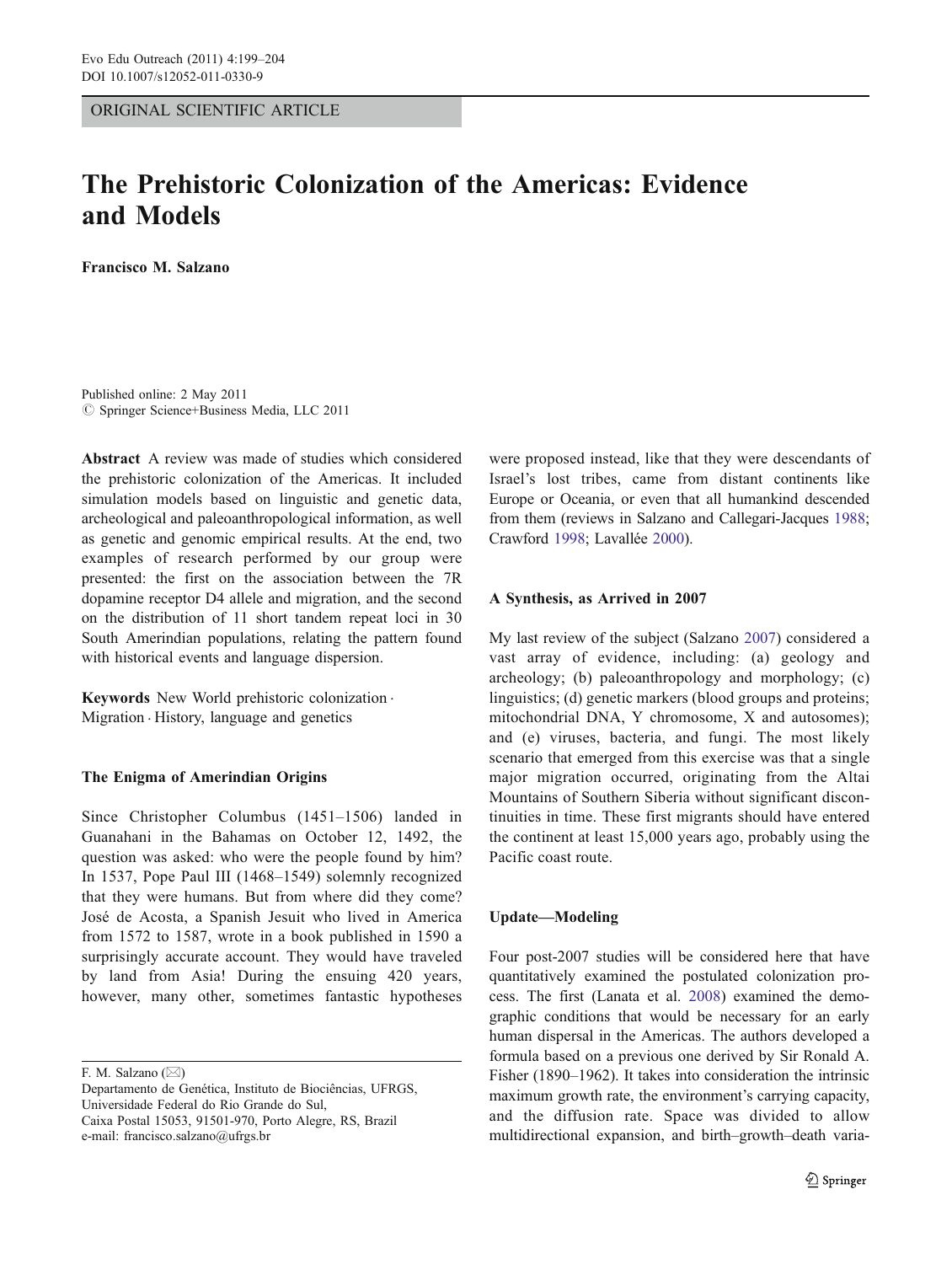bles were assigned to each individual. Paleovegetation maps were used to simulate the past environments.

The simulations started with 80 people in Alaska, 18,000 years before present (BP). The best scenario obtained involved two population reductions (bottlenecks) at the beginning of the process and in Central America and population hotspots before the second bottleneck and in Amazonia. With a 5% animal population growth, humans would reach Tierra del Fuego in 13,000 years. Growth rates of 2% would lead to unlikely estimates.

Linguistics was used as the basis for the second model (Nichols [2008](#page-5-0)). Spread rates and ages for 50 language families and subfamilies were obtained. Different rates were applied to low and mid-latitudes, and the value found for the entry date was 22,300 years BP. The conclusion was that the ancestors of the Monte Verde archeological site in Chile (dated at 14,500 years BP) had entered North America and were south of the glacial limits well before the end of glaciation and in fact during the very height of glaciation. Johanna Nichols ([2008](#page-5-0)) indicated that this estimate would be consistent with other linguistic evidence, which includes large number of irreducible indigenous American language families, typical numbers of descendant families per ancestor language, structural diversity, and a later stratum of linguistic immigration to western North America.

The two other approaches involved Bayesian methods. Kitchen et al. [\(2008\)](#page-5-0) used mtDNA and restricted nuclear data, applying to them the isolation-by-migration structured coalescent model. The results suggested a three-stage colonization scenario for the peopling of the Americas. Fagundes et al. ([2008a](#page-5-0)) criticized their analysis, so they revised their dataset, included new information, and reassessed their conclusions (Mulligan et al. [2008](#page-5-0)). After leaving Asia, Amerind ancestors would have remained in Beringia for 7,000–15,000 years in population stability, followed by a rapid expansion into the Americas 16,000 years BP through the interior ice-free corridor or along the coast. The founder group would have consisted of 1,000–2,000 "effective" individuals (that is, those who contributed to the gene pool of subsequent generations). This scenario is basically that of the "out-of-Beringia" model proposed by Bonatto and Salzano in 1997 (Bonatto and Salzano [1997a](#page-4-0), [b\)](#page-4-0).

Ray et al. ([2010\)](#page-5-0), on the other hand, considered 401 autosomal microsatellite loci typed in 29 native American populations. Using an approximate Bayesian computation framework, they surprisingly verified that a single or two discrete waves of migration from Asia would be highly inconsistent with the observed levels of genetic diversity. The data would be best explained by a model involving recurrent gene flow between Asia and America after the initial colonization, estimated to have started with 100 individuals 13,000 years BP.

# Update—Archeology and Paleoanthropology, Comparison with other Data

The most comprehensive post-2007 survey on the subject considered was provided by David J. Meltzer's book (Meltzer [2009\)](#page-5-0). In 446 pages, he aptly considered both archeological and non-archeological data examining what we know of the first Americans and the methods used by archeologists, geologists, linguists, physical anthropologists, and geneticists to evaluate the problem. He contends that a pre-Clovis presence in the Americas should now be considered a reality.

Evidence concerning the two competing entry routes in the Americas (The Ice Free Corridor and the Coastal Models) were examined by Nicole M. Waguespack ([2007](#page-5-0)), but she does not favor one of these two alternatives. The number of waves was considered by Francisco Rothhammer and Tom D. Dillehay ([2009](#page-5-0)). Their conclusion is that South America was probably colonized between at least 15,000 and 13,500 years BP, most likely by just one migration wave. Another review (Goebel et al. [2008](#page-5-0)) asserted that the most parsimonius explanation for the available genetic, archeological, and environmental evidence is that humans colonized the Americas around 15,000 years BP.

The Clovis/non-Clovis debate was evaluated in a paper which revised the Clovis time range to 13,250–12,800 calendar years BP, concluding that humans already lived in the Americas before those who used this technique (Waters and Stafford [2007\)](#page-5-0); and that finding pre-Clovis human cropolites at Paisley 5 Mile Point Caves, south-central Oregon, indicated human presence there at 14,270–14,000 calendar years BP (Gilbert et al. [2008](#page-5-0)). On the other hand, Dillehay et al. ([2008](#page-5-0)) directly dated nine species of marine algae from the Monte Verde site between 14,220 to 13,980 calendar years BP. They favor the view that the early settlement of South America was along the Pacific Coast.

Walter A. Neves et al. [\(2007a,](#page-5-0) [b](#page-5-0)) studied 30 early Holocene specimens recovered from Sumidouro Cave (Lagoa Santa region, central Brazil) and 74 human skulls dated between 13,000 and 3,500 calendar years BP. The two sets showed remarkable similarities and clear differences from the morphology of present-day Amerindians and were interpreted as new evidences for the Two Main Biological Components Model advocated by them. The Paleoamerican crania of East Central Argentina dated from 9,000 to 400 calendar years BP showed, however, the same mtDNA haplogroups as later populations with contemporaneous Amerindian morphology (Perez et al. [2009](#page-5-0)). Generally, the geographical facial skeleton differentiation in South America's extreme south agrees with those obtained from mtDNA haplogroup frequencies (Perez et al. [2007\)](#page-5-0), but the results of a calendrical 10,300-year-old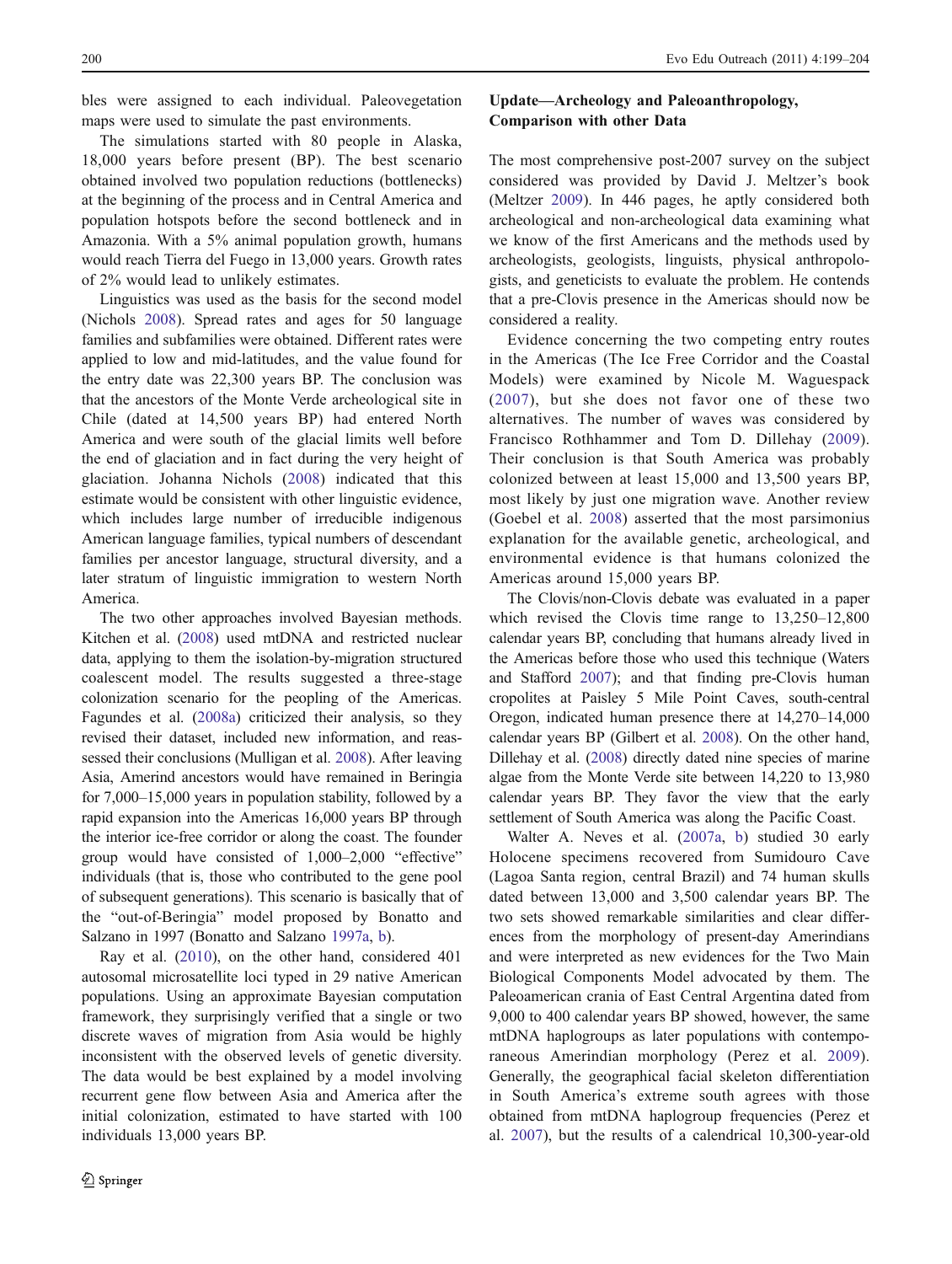individual from the On Your Knees Cave, Prince of Wales Island, Alaska revealed a new specific allele arrangement, called subhaplogroup D whose diversity suggested that new calibrations of the mtDNA clock should be considered (Kemp et al. [2007\)](#page-5-0). Based on a much larger amount of data, 576 late Pleistocene/early Holocene and modern skulls, which were submitted to a geometric morphometric analysis (Rolando González-José et al. [2008\)](#page-5-0) suggested that the classical Paleoamerican and Mongoloid craniofacial patterns should be viewed as extremes of a continuous morphological variation. They also built a model considering the genetic and physical anthropology data: A founder population living in Beringia 26,000 to 18,000 years BP and characterized by high craniofacial diversity, founder mtDNA and Y chromosome lineages, and some private autosomal alleles would expand and enter America. Afterwards, a more recent circumarctic gene flow would have enabled the diffusion of characteristics from Asia to America and vice-versa.

# Update—Genetic/Genomic and Evolutionary Approaches

Evolutionary population studies can be made either through uniparental (mtDNA, chromosome Y) or biparental (autosome) markers. The first approach avoids the problem of recombination and therefore is especially useful in phylogeographical analyses. But these markers represent just a restricted sample of the whole genome; therefore, conclusions exclusively based on them should be viewed with caution. Wang et al. ([2007](#page-5-0)) performed a study involving 678 autosomal microsatellite loci, genotyped in 422 widely sampled Native Americans from 24 populations. This material was compared with data available from 54 other indigenous populations spread all over the world. The results thus obtained can be summarized as follows: (a) gradients of decreasing genetic diversity both as a function of geographic distance from the Bering Strait and from Siberia were found; (b) there was a higher level of diversity and lower level of population structure in western, as compared to eastern, South America; (c) there is a suggestion that coastal routes were easier than inland ones for the people migrating; and (d) there is partial agreement, on a local scale, between genetic and linguistic similarity.

Lewis [\(2010](#page-5-0)) considered this set of data with some additions (29 Native American populations plus the Siberian Tundra Nentsi and Yakut). Using the hierarchical model developed by Jeffrey C. Long (see Lewis and Long [2008\)](#page-5-0), he found (a) a basal position in the topologies of Central Americans as compared to South American populations; (b) similar levels of variation in western and eastern South American regions, contrary to the conclusions in Wang et al. [\(2007](#page-5-0)); and (c) suggestion of a major

bottleneck or founder effect in North America before the peopling of Central and South America.

It is not easy to find alleles that are almost or strictly private to a continental population, but two have been observed in Amerindians. Schroeder et al. ([2009\)](#page-5-0) found a frequency of 30% of a nine-repeat allele at microsatellite D9S1120 in Native American and Western Beringian populations and only 7% elsewhere. The allele occurs in the same haplotypic background ("the American Modal Haplotype") except for a few cases attributed to recombination. The mean time to the allele's most recent common ancestor was calculated to be 7,325 to 39,900 years, and the authors suggested that the findings support a single founding population for the prehistoric colonization of the continent.

The other variant *ABCA1* (ATP-binding cassette transporter A1) seems to be exclusive to Native American individuals. Its C230 allele was found in 29 of 36 Amerindian groups (range 0-31%, average 12%) but in none of 863 individuals from several other ethnic groups. The allele was also found in a single haplotype, and C230 bearing chromosomes presented longer relative haplotype extension compared to others. This functional variant, which is a major determinant of HDL-C levels, may have contributed to the adaptive evolution of Native American populations (Acuña-Alonzo et al. [2010\)](#page-4-0).

Extensive investigations on the Amerindian mtDNA variation can be summarized as follows: (a) the variability of 623 complete mtDNAs from the Americas and Asia suggested more genetic diversity within the founder population than was previously found, a pause in Beringia, and a swift migration southward. There were also indications of bidirectional gene flow between Siberia and the Northern American Arctic (Tamm et al. [2007](#page-5-0)); (b) a total of 515 Arctic Siberian mtDNA samples, including 84 completely sequenced, indicated that the direct ancestors of the Paleosiberian-speaking Yukaghir were originally from southern Siberia; that A2 originated in situ in Alaska; disclosed a new founding lineage (D10); and identified two refugial sources in the Altai-Sayan and mid-lower Amur, suggesting more than one founding Native American population (Volodko et al. [2008\)](#page-5-0); (c) 171 complete sequences of the four pan-American A2, B2, C1, and D1 haplogroups provided coalescence times ranging from 18,000 to 21,000 years (Achilli et al. [2008\)](#page-4-0); (d) 86 complete mitochondrial genomes and haplogroups A–D and X data indicated:  $(1)$  a single founding population;  $(2)$ that the initial differentiation from Asian populations ended with a moderate bottleneck in Beringia during the Last Glacial Maximum (LGM), 23,000–19,000 years ago; and (3) that toward the end of the LGM, a strong population expansion started 18,000 and finished 15,000 years ago (Fagundes et al. [2008b\)](#page-5-0); and (e) 69 entire mtDNAs suggested two almost concomitant paths of migration from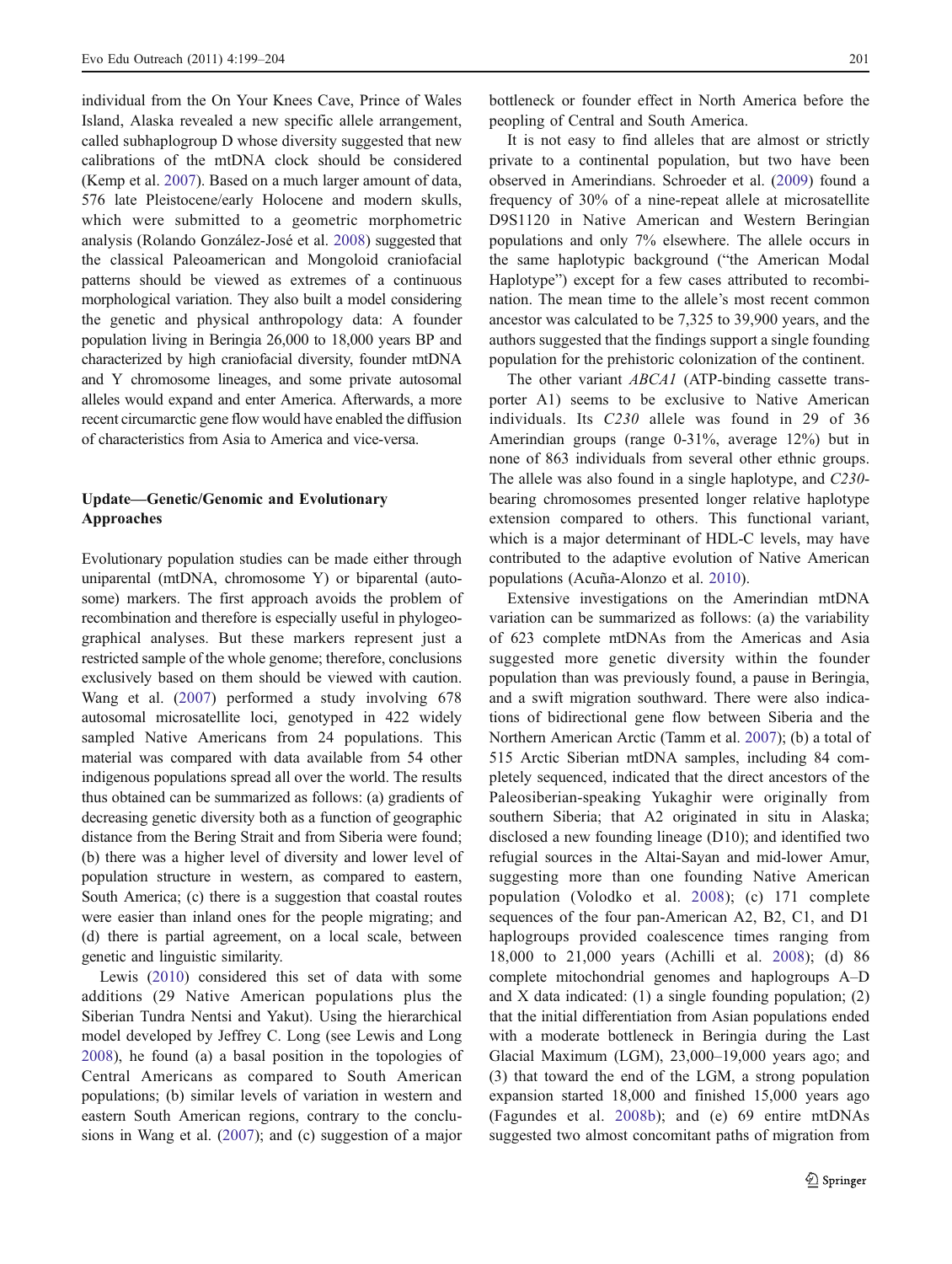| Time depth (years ago) | Historical events                                                                                                                                            |
|------------------------|--------------------------------------------------------------------------------------------------------------------------------------------------------------|
| $6,000 - 5,000$        | Macro Jean dispersion from Central Brazil.                                                                                                                   |
| $5,000-4,000$          | Proto Tupi split into Proto Mondé and Proto Tupi-Guarani. Origin, Rondonia, Brazil. Chaco<br>(Zamucoan, Matacoan, Guaykuruan speakers) is already inhabited. |
| 4,000                  | Maipurean (Arawacan) dispersion from northwest Amazon.                                                                                                       |
| 3,000                  | Jean migration southwards (Kaingang).                                                                                                                        |
| $3,000 - 2,000$        | Cariban dispersion from the Venezuelan highlands. Proto Tupi-Guarani expansion from the<br>Madeira and Xingu rivers, Guarani in southern Brazil.             |
| 2,000                  | Barbacoan split into Colorado/Cayapa and Coayquer.                                                                                                           |

<span id="page-3-0"></span>Table 1 Splits and dispersions, South Amerindian language groups

Source: Callegari-Jacques et al. [\(2011\)](#page-4-0)

Beringia, 15,000 to 17,000 years ago. They are represented by two rare mtDNA haplogroups, D4h3, which would have spread along the Pacific coast, and X2a, which would have traveled along the ice-free corridor (Perego et al. [2009\)](#page-5-0).

### Why Migrate?

Heterogeneity in range of dispersal is widespread in nature and the distributions observed are commonly leptokurtic, with a semi-logarithmic curve which approximates to a straight line of negative slope (Bateman [1963](#page-4-0)). Human mobility patterns have several peculiarities due to the evolutionary interaction between biology and culture (Sutter [1963](#page-5-0); González et al. [2008\)](#page-5-0), but I will focus my attention on a recent association found by our group (Tovo-Rodrigues et al. [2010](#page-5-0)).

The dopamine receptor D4 (DRD4) gene is one of the most variable in the human genome. This region contains an expressed variable number of tandem repeats (VNTR) of 48 base pairs and differences of single nucleotide polymorphisms inside these repeats. In humans, the VNTR variability in this region ranges from 2 to 11 repeats. The seven repeats  $(7R)$  allele is one of the most frequent, its prevalence varying in different populations from 0% to

78%. It is most prevalent in South Amerindians and is virtually absent in Asian populations.

Biochemical analysis has shown that the 7R protein has threefold blunted ability to reduce forskolin-estimated cAMP levels when compared to the most frequent variant, the 4R protein. The 7R allele has also been associated with a novelty-seeking personality dimension, impulsivity, and hyperactivity. High linkage disequilibrium with neighboring alleles, high values of non-synonymous as compared to synonymous changes and a rapid increase in its frequency suggest that this allele is under the influence of positive selection. The 7R mutation probably arose before the Paleolithic, between 40,000 and 50,000 years ago and may have influenced the out of Africa exodus (Ding et al. [2002](#page-5-0); Wang et al. [2004\)](#page-5-0).

We investigated the 7R distribution in South Amerindians (18 populations, 568 individuals) and verified an increase in its frequency in populations with a recent past of subsistence means based in hunter-gathering (average 58%) when compared to agriculturalists (48%). Exploratory behavior that would be influenced by this allele would be adaptive in nomad, hunter-gatherer populations since it would allow better resource exploitation. On the contrary, in sedentary agricultural societies, such behavior would involve social costs, due to the intensive methods of land

Table 2 Generalized Hierarchical Modeling of past language-related population structure based on 11 STR loci

| Hierarchical model                                                                                     | Likelihood ratio | Compared to | Probability |
|--------------------------------------------------------------------------------------------------------|------------------|-------------|-------------|
|                                                                                                        | statistics       | model       |             |
| Island (no clusters)                                                                                   | 246              |             |             |
| Tupi-Mondé join Tupi-Guarani in a Tupian cluster                                                       | 242              |             | 0.03        |
| Cariban join the Tupian cluster                                                                        | 220              |             | 0.000003    |
| Maipurean join the Cariban-Tupi cluster                                                                | 214              |             | 0.016       |
| There is a Maipurean/Cariban/Tupian cluster, Zamucoan join Matacoan/Guaykuruan<br>into a Chaco cluster | 210              |             | 0.012       |

Source: Callegari-Jacques et al. [\(2011\)](#page-4-0)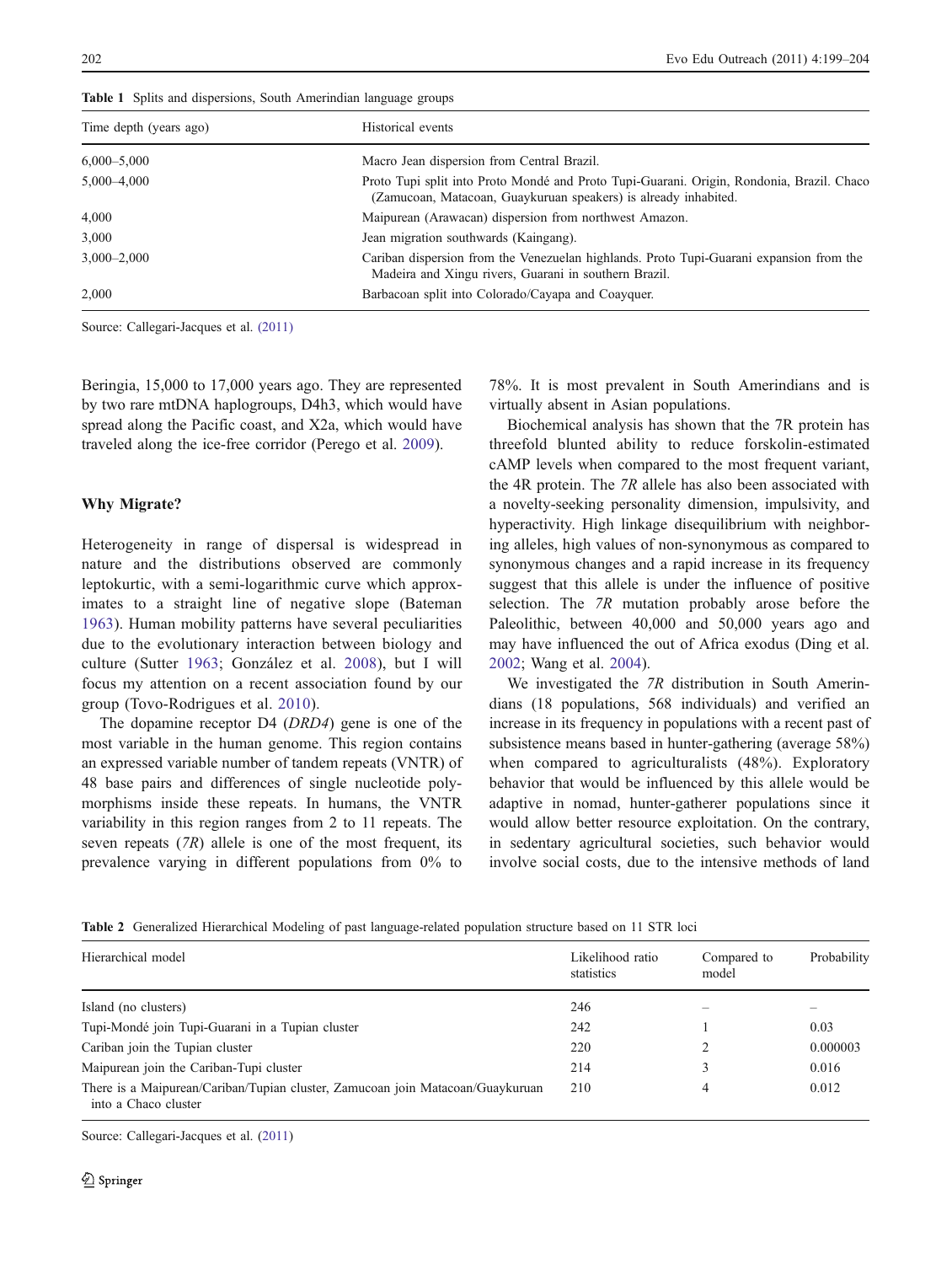<span id="page-4-0"></span>use, which favor permanence (Tovo-Rodrigues et al. [2010](#page-5-0)). This conclusion reinforces a previous independent suggestion of association between 7R and migration (Chen et al. [1999\)](#page-5-0). Of course, further studies in populations with these subsistence patterns in other regions of the Americas and elsewhere are needed to substantiate this claim.

#### History, Language, and Genetics

In the past two decades, several attempts at disclosing the Amerindian genetic structure using diverse sets of protein and DNA systems have been made. To cite just one example, Sandoval et al. ([2009\)](#page-5-0) suggested that genetic divergence predated linguistic diversification in Mexico. A recent investigation by our group (Callegari-Jacques et al. 2011) considered the distribution of 11 STRs distributed in the different autosomes of our genome in 30 South Amerindian populations in a total of 948 individuals, looking for associations that would indicate prehistoric movements.

The results were subjected to extensive statistical analysis which included the Garza-Williamson index to detect past bottlenecks, as well as tests of specific hypotheses by analysis of molecular variance, pairwise genetic distances, and Generalized Hierarchical Modeling.

No evidence of past bottlenecks was obtained with these data, and a clear division of the populations in three broad geographical areas (Andes, Amazonia, and the Southeast, which includes the Chaco and southern Brazil) was found.

Since extensive population movements have occurred after the European arrival, we decided to make a new historical/ linguistic/genetic comparison examining putative sources of geographical origin of the languages spoken by different Amerindian groups and comparing their history with the genetic constitution of people living nearby. The selected groups and samples used were as follows: Maipurean (two Matsiguenga samples,  $n=55$ ), Tupi-Mondé (Gavião, Zoró, Surui,  $n=77$ ), Tupi-Guarani (two Wayampi samples, Emerillon, Zoé, Urubu-Kaapor, Awá-Guajá, Parakanã, n= 250), Cariban (Ka'lina, Tiriyó, Apalai, Wai Wai,  $n=119$ ), Central Jean (Xavante,  $n=34$ ), Southern Jean (Kaingang,  $n=$ 50), Matacoan (two Whichi samples,  $n=54$ ), Guaykuruan (Pilagá, two Toba samples,  $n=74$ ), Zamucoan (Ayoreo,  $n=$ 48), and Barbacoan (Cayapa,  $n=15$ ).

Table [1](#page-3-0) presents the dates for the splits and dispersions of these language groups, as inferred by our linguistic colleagues, and Table [2](#page-3-0) the tests of hypotheses based on the genetic data. The genetic relationships among people who speak three important South American language groups (Tupian, Cariban, and Maipurean) confirmed their common identity, as verified previously, with the Tupi showing a higher genetic affinity to the Cariban rather than to the Maipurean (Salzano et al. [2005](#page-5-0)). The Chaco groups also clustered together. Other analyses placed the Central Jean near to the Chaco languages, in line with their peripheral position as compared to others of the continent. Barbacoan remained isolated, as expected.

## Coda

Broadly, the studies reviewed here clearly established an early beginning for the American prehistoric colonization process, although exact dates vary in different evaluations. The previous intermediate stay in Beringia, as postulated by the Out of Beringia model proposed several years ago (Bonatto and Salzano 1997a, b) seems now to be clearly validated. But the one-wave-only pattern of migration has been questioned again. The possibility of circumarctic gene flow in both directions between Asian and North American populations has been suggested more than once and should be checked. Other details about the number of founders and the lineages carried by them, specific population bottlenecks, and other genetic-evolutionary events that occurred during the colonization process deserve further attention.

It is characteristic of the scientific method to test specific hypotheses that would lead to successive approximations of reality. The tools available for the analysis of the problem of Amerindian origins are far better now than those we had even just a decade ago. We can be confident that at least the broad outlines of the process have been identified, but many questions remain. If in this or any other problem we would ever reach the truth is debatable. But we could try!

#### References

- Achilli A, Perego UA, Bravi CM, Coble MD, Kong Q-P, Woodward SR, et al. The phylogeny of the four Pan-American mtDNA haplogroups: implications for evolutionary and disease studies. PLoS ONE. 2008;3:e1764.
- Acuña-Alonzo V, Flores-Donante T, Kruit JK, Villarreal-Molina T, Arellano-Campos O, Hünemeier T, et al. A functional ABCA1 gene variant is associated with low HDL-cholesterol levels and shows evidence of positive selection in native Americans. Hum Mol Genet. 2010;19:2877–85.
- Bateman AJ. Data from Plants and Animals. In: Sutter J, editor. Les Déplacements Humains. aspects Methodologiques de leur Mesure. Monaco: Hachette; 1963. p. 85–90.
- Bonatto SL, Salzano FM. A single and early migration for the peopling of the Americas supported by mitochondrial DNA sequence data. Proc Natl Acad Sci USA. 1997a;94:1866– 71.
- Bonatto SL, Salzano FM. Diversity and age of the four major mtDNA haplogroups, and their implications for the peopling of the new world. Am J Hum Genet. 1997b;61:1413–23.
- Callegari-Jacques SM, Tarazona-Santos EM, Gilman RH, Herrera P, Cabrera L, Santos SEB, et al. Autosome STRs in native South